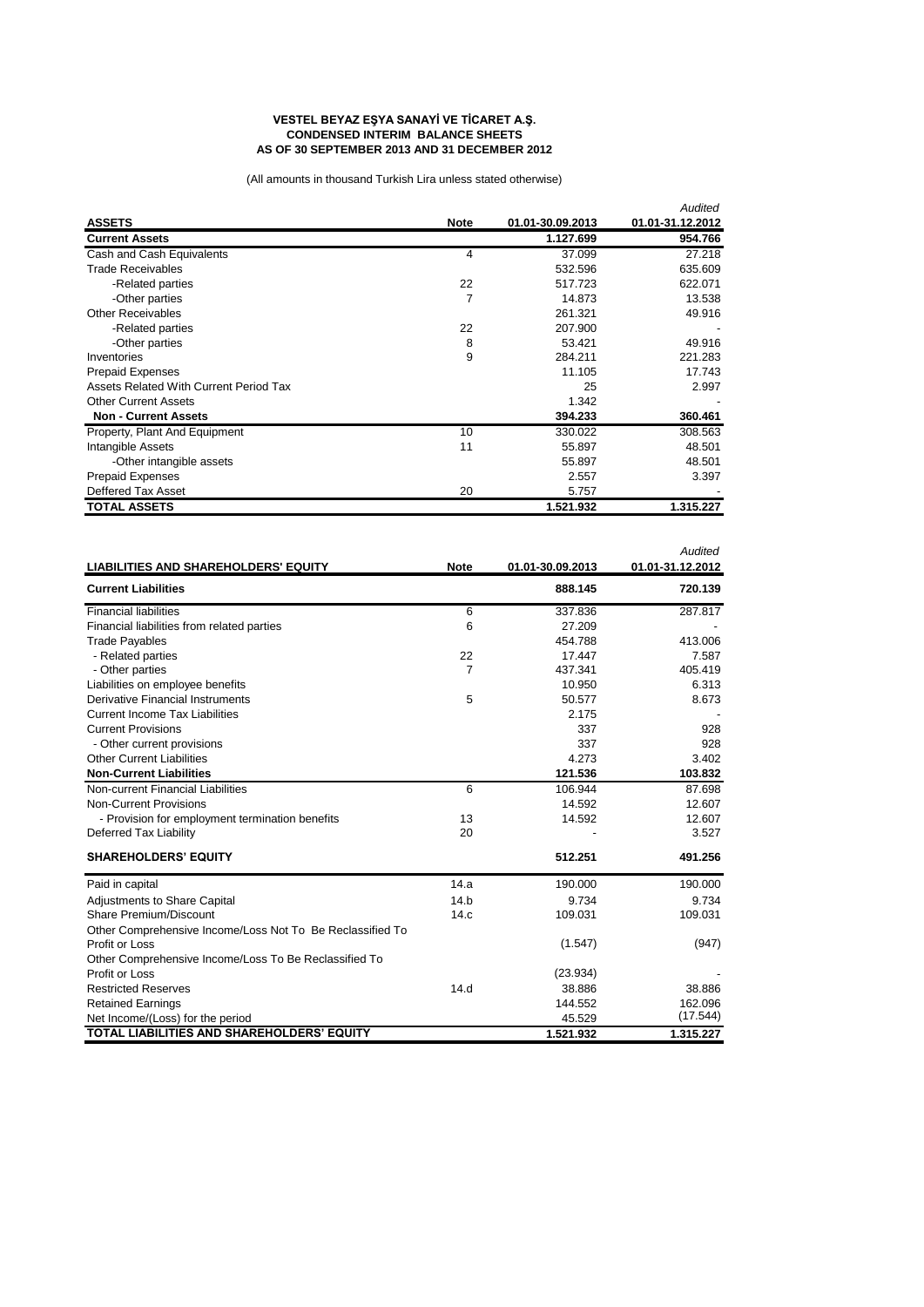## **VESTEL BEYAZ EŞYA SANAYİ VE TİCARET A.Ş. CONDENSED INTERIM STATEMENTS OF INCOME FOR THE NINE MONTH PERIOD ENDED 30 SEPTEMBER 2013**

(All amounts in thousand Turkish Lira unless stated otherwise)

|                                              | <b>Note</b> | 01.01-30.09.2013 | 01.01-30.09.2012 |
|----------------------------------------------|-------------|------------------|------------------|
| <b>BASIC OPERATING INCOME</b>                |             |                  |                  |
| Sales (net)                                  | 15          | 1.556.084        | 1.409.720        |
| Cost of Sales (-)                            |             | (1.417.325)      | (1.371.958)      |
| <b>GROSS PROFIT</b>                          |             | 138.759          | 37.762           |
| Marketing, selling and distribution expenses |             | (26.671)         | (23.955)         |
| General administrative expenses              |             | (23.254)         | (19.229)         |
| Research and development expenses            |             | (18.079)         | (14.490)         |
| Other operating income                       | 16          | 78.969           | 83.301           |
| Other operating expense                      | 17          | (50.203)         | (63.350)         |
| <b>OPERATING PROFIT/(LOSS)</b>               |             | 99.521           | 39               |
| <b>Financing Revenue</b>                     | 18          | 60.064           | 82.038           |
| <b>Financing Costs</b>                       | 19          | (115.030)        | (85.511)         |
| <b>PROFIT BEFORE TAX</b>                     |             | 44.555           | (3.434)          |
| Tax on income from continuing operations     |             |                  |                  |
| Tax charge for the period                    | 20          | (2.175)          |                  |
| Deferred tax income                          | 20          | 3.149            | 310              |
| <b>NET INCOME FOR THE PERIOD</b>             |             | 45.529           | (3.124)          |
| <b>EARNINGS PER SHARE (TL)</b>               | 21          | 0,24             | (0,02)           |

The accompanying notes are an integral part of these financial statements.